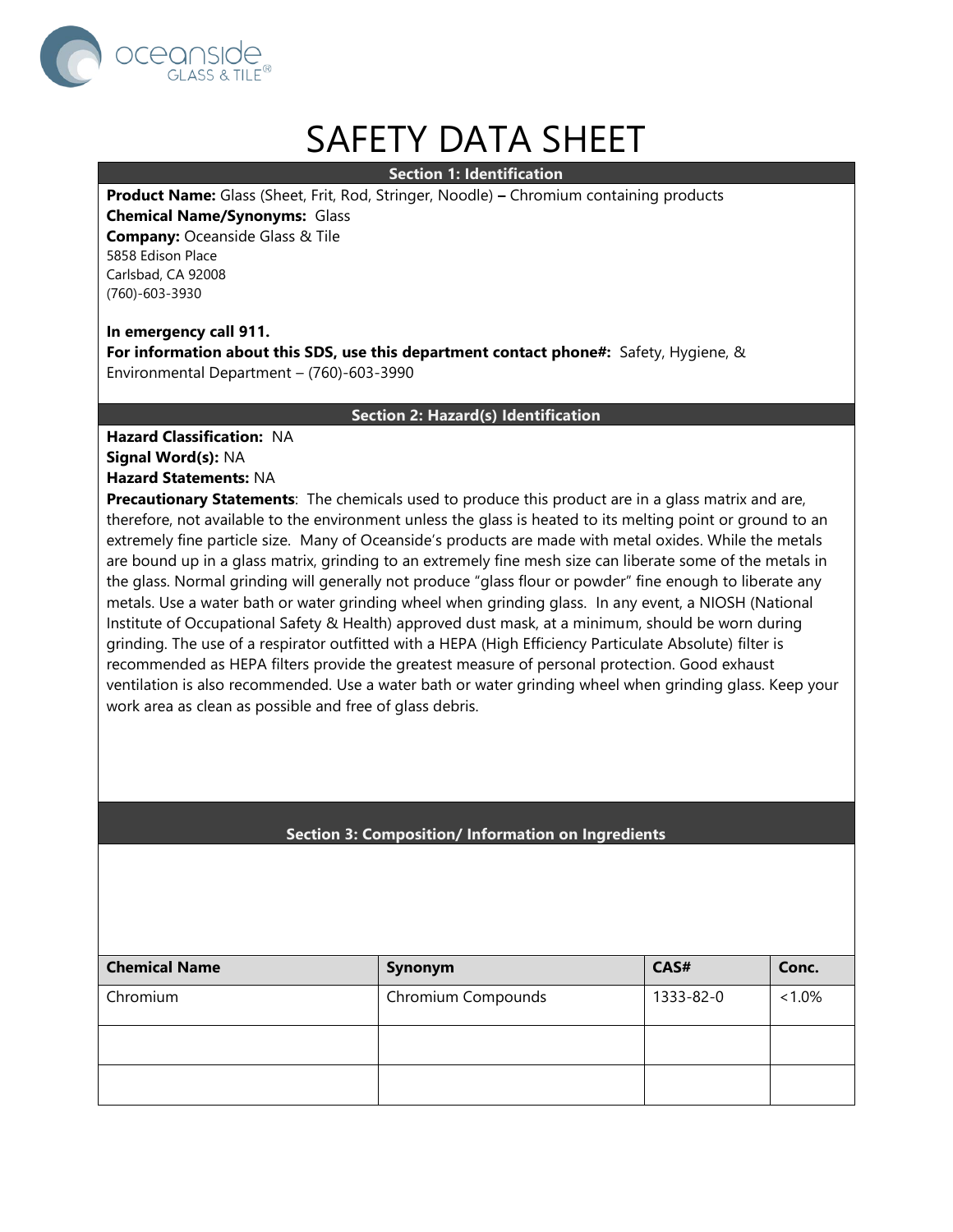| <b>Section 4: First-Aid Measures</b>                                                         |                                           |                                                                                 |                        |                         |  |  |  |
|----------------------------------------------------------------------------------------------|-------------------------------------------|---------------------------------------------------------------------------------|------------------------|-------------------------|--|--|--|
| After skin contact: Wash hands with soap and water                                           |                                           |                                                                                 |                        |                         |  |  |  |
| After eye contact: Rinse with water                                                          |                                           |                                                                                 |                        |                         |  |  |  |
|                                                                                              | After inhalation: Consult a physician     |                                                                                 |                        |                         |  |  |  |
| After swallowing: Consult a physician                                                        |                                           |                                                                                 |                        |                         |  |  |  |
|                                                                                              |                                           |                                                                                 |                        |                         |  |  |  |
| <b>Section 5: Fire-Fighting Measures</b>                                                     |                                           |                                                                                 |                        |                         |  |  |  |
| Suitable extinguishing agents: NA                                                            |                                           |                                                                                 |                        |                         |  |  |  |
| Special protective equipment for firefighters: NA                                            |                                           |                                                                                 |                        |                         |  |  |  |
|                                                                                              |                                           |                                                                                 |                        |                         |  |  |  |
|                                                                                              |                                           |                                                                                 |                        |                         |  |  |  |
|                                                                                              |                                           |                                                                                 |                        |                         |  |  |  |
|                                                                                              |                                           |                                                                                 |                        |                         |  |  |  |
|                                                                                              |                                           | <b>Section 6: Accidental Release Measures</b>                                   |                        |                         |  |  |  |
| Personal precautions: NA                                                                     |                                           |                                                                                 |                        |                         |  |  |  |
|                                                                                              | Measures for environmental protection: NA |                                                                                 |                        |                         |  |  |  |
| <b>Measures for cleaning/collecting: NA</b>                                                  |                                           |                                                                                 |                        |                         |  |  |  |
|                                                                                              |                                           |                                                                                 |                        |                         |  |  |  |
|                                                                                              |                                           |                                                                                 |                        |                         |  |  |  |
|                                                                                              |                                           |                                                                                 |                        |                         |  |  |  |
|                                                                                              |                                           |                                                                                 |                        |                         |  |  |  |
|                                                                                              |                                           | <b>Section 7: Handling and Storage</b>                                          |                        |                         |  |  |  |
|                                                                                              |                                           | Handling: Use care when handling. Wear NIOSH approved gloves and safety glasses |                        |                         |  |  |  |
| Storage: NA                                                                                  |                                           |                                                                                 |                        |                         |  |  |  |
|                                                                                              |                                           |                                                                                 |                        |                         |  |  |  |
|                                                                                              |                                           | <b>Section 8: Exposure Controls/Personal Protection</b>                         |                        |                         |  |  |  |
|                                                                                              |                                           |                                                                                 |                        |                         |  |  |  |
|                                                                                              |                                           |                                                                                 |                        |                         |  |  |  |
|                                                                                              |                                           |                                                                                 |                        |                         |  |  |  |
|                                                                                              |                                           |                                                                                 |                        |                         |  |  |  |
|                                                                                              |                                           |                                                                                 |                        |                         |  |  |  |
|                                                                                              |                                           |                                                                                 |                        |                         |  |  |  |
| <b>Chemical Name</b>                                                                         | <b>OSHA PEL</b>                           | <b>OSHA PEL (ceiling)</b>                                                       | <b>ACGIH OEL (TWA)</b> | <b>ACGIH OEL (STEL)</b> |  |  |  |
| Chromium (VI)                                                                                |                                           |                                                                                 |                        |                         |  |  |  |
|                                                                                              | 5.0 ug/m3                                 |                                                                                 |                        |                         |  |  |  |
|                                                                                              |                                           |                                                                                 |                        |                         |  |  |  |
|                                                                                              |                                           |                                                                                 |                        |                         |  |  |  |
| General protective and hygienic measures: Wear gloves and safety glasses when handling glass |                                           |                                                                                 |                        |                         |  |  |  |
| Breathing equipment: Wear a NIOSH approved respirator                                        |                                           |                                                                                 |                        |                         |  |  |  |
| Protection of hands: Wear gloves and wash hands after handling                               |                                           |                                                                                 |                        |                         |  |  |  |
| Eye protection: Wear safety glasses                                                          |                                           |                                                                                 |                        |                         |  |  |  |
|                                                                                              |                                           |                                                                                 |                        |                         |  |  |  |
| <b>Section 9: Physical and Chemical Properties</b>                                           |                                           |                                                                                 |                        |                         |  |  |  |
| Form: Solid                                                                                  |                                           |                                                                                 |                        |                         |  |  |  |
|                                                                                              |                                           |                                                                                 |                        |                         |  |  |  |
| Odor: None                                                                                   |                                           |                                                                                 |                        |                         |  |  |  |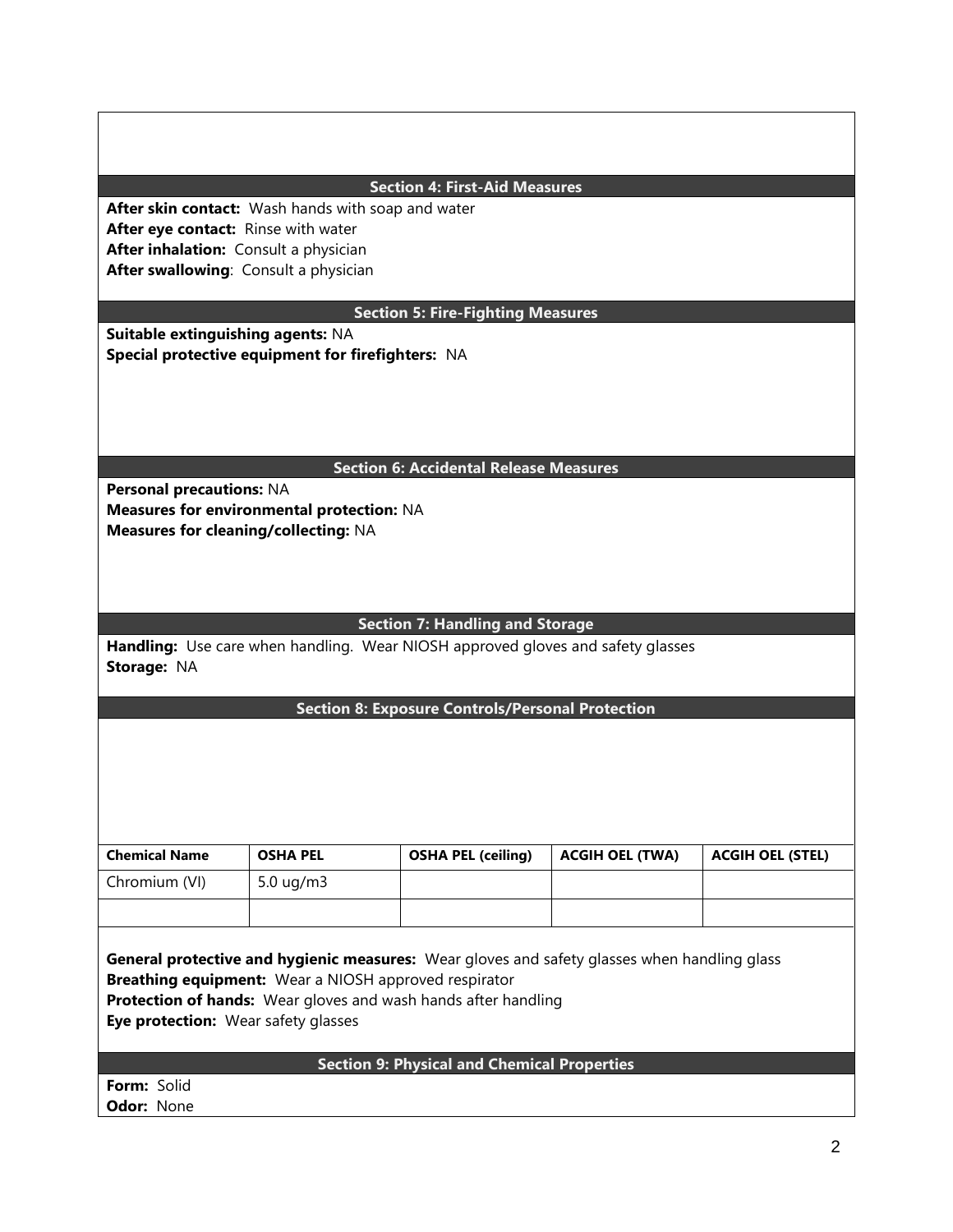**Odor threshold:** NA **pH:** NA **Melting point/melting range:** 2000 degrees F **Boiling point/boiling range:** NA **Flash point:** NA **Evaporation rate:** NA **Flammability:** NA **Upper/lower flammability or explosive limits:** NA **Auto ignition temperature:** NA **Danger of explosion:** NA **Vapor pressure:** NA **Vapor density:** NA **Relative density:** NA **Solubility in/Miscibility with water:** NA

## **Section 10: Stability and Reactivity**

**Reactivity:** NA **Chemical stability**: Stable **Conditions to avoid:** Avoid inhalation of fine dust from grinding processes **Incompatible materials:** NA **Hazardous decomposition products:** NA

## **Section 11: Toxicological Information**

**Acute toxicity:** NA **Potential routes of exposure/potential health effects Skin:** NA **Eye:** Redness or Itchiness **Inhalation:** Redness and/or Soreness **Ingestion:** Redness and/or Soreness **Carcinogenic effects:** NA **Mutagenic effects:** NA **Reproductive toxicity:** NA **Sensitization:** NA **Target organs:** NA

#### **Section 12: Ecological Information (non-mandatory)**

**Ecotoxicity:** NA **Mobility:** NA **Biodegradation:** NA **Bioaccumulation:** NA